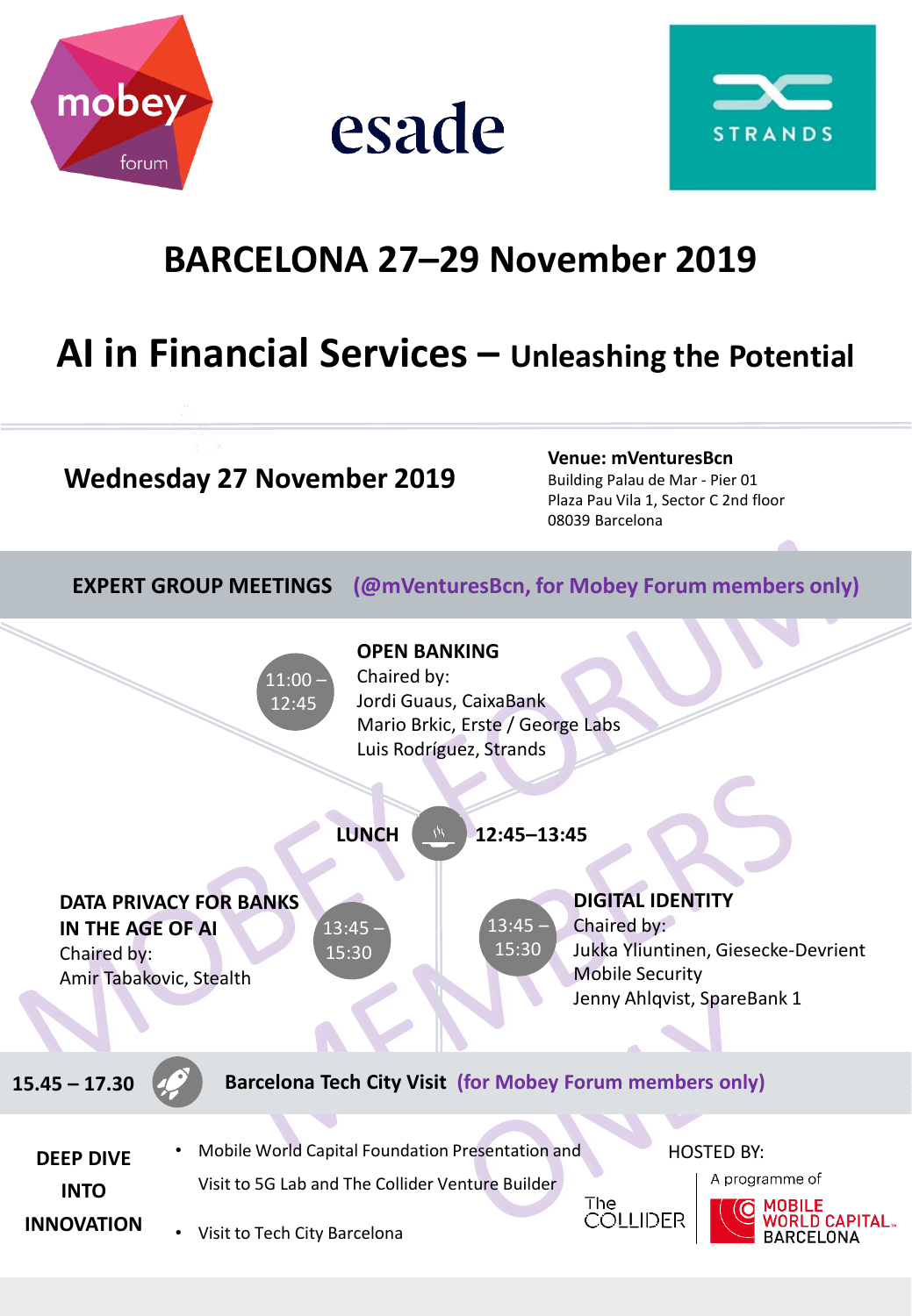

esade

**Venue: ESADE Pedralbes Campus** Av. de Pedralbes 60-62, 08034 Barcelona



### **Thursday 28 November 2019**

| <b>EVENT KICK OFF</b>                                       |    |                                                                                                                                                                                                                                                                                                                                                                                     |
|-------------------------------------------------------------|----|-------------------------------------------------------------------------------------------------------------------------------------------------------------------------------------------------------------------------------------------------------------------------------------------------------------------------------------------------------------------------------------|
| 8:30                                                        |    | <b>Registration opens (@ESADE Pedralbes Campus)</b>                                                                                                                                                                                                                                                                                                                                 |
| <b>OPENING</b><br><b>KEYNOTES</b>                           | 01 | 9:00 Welcome Words, Elina Mattila, Executive Director, Mobey Forum and<br>Marc Torrens, Academic Director, ESADE Business School                                                                                                                                                                                                                                                    |
|                                                             |    | Al and Banking: State of the Art, Erik Brieva, CEO, Strands                                                                                                                                                                                                                                                                                                                         |
|                                                             |    | From Zero to AI Hero, Amir Tabakovic, Independent Strategy Consultant and<br>Lecturer, experiens.ai                                                                                                                                                                                                                                                                                 |
|                                                             |    | How to Build an AI Infrastructure in Banks, Antti Myllymäki, Head of Artificial<br>Intelligence, OP Financial Services                                                                                                                                                                                                                                                              |
| $10:25 - 10:55$                                             |    | <b>Networking Coffee</b>                                                                                                                                                                                                                                                                                                                                                            |
| <b>CHALLENGES</b><br><b>WITH AI</b><br><b>IN FINANCE</b>    | 02 | Creating Value with Big Financial Data, Elena Alfaro, Global Head of Data & Open<br>Innovation, BBVA                                                                                                                                                                                                                                                                                |
|                                                             |    | Applying Artificial Intelligence to the Financial Services - CaixaBank Use Case,<br>David Almendros, Director of Artificial Intelligence, CaixaBank                                                                                                                                                                                                                                 |
|                                                             |    | Understanding Regulation in AI and Fintech, Ramiro Sánchez-Crespo, CEO &<br>Founder, The Retail Bankers                                                                                                                                                                                                                                                                             |
|                                                             |    | Next AI Steps in Financial Fraud and What the Future Could Look Like, Kim<br>Dressendoerfer, Expert AI, Data and Watson Services, IBM                                                                                                                                                                                                                                               |
|                                                             |    | Trustworthy AI and Fintech, Ulises Cortés, AI Research Group Manager, Barcelona<br><b>Supercomputing Centre</b>                                                                                                                                                                                                                                                                     |
| 13:10<br>14.10                                              | Ŷ١ | <b>Networking Lunch</b>                                                                                                                                                                                                                                                                                                                                                             |
| <b>EXPLORING</b><br>AI AT<br><b>EXPERT</b><br><b>TABLES</b> | 03 | 5 min Pitches for Expert Tables<br>1)                                                                                                                                                                                                                                                                                                                                               |
|                                                             |    | Group discussions with an expert leading each of the conversations;<br>2)<br>the aim is to share and exchange opinions and find best practices:                                                                                                                                                                                                                                     |
|                                                             |    | Building AI Infrastructure for Banks - Leader: Carlos Mérida, Accenture<br>Advanced Analytics Security - Leader: Romana Sachova, CaixaBank<br>Tackling the Big Data Challenge of Banks - Leader: Esteve Almirall, ESADE<br>Use Cases: Bringing Value to Customers with AI - Leader: Luis Rodriguez, Strands<br>Making Sense of Regulation - Leader: John Buyers, Osborne Clarke LLP |